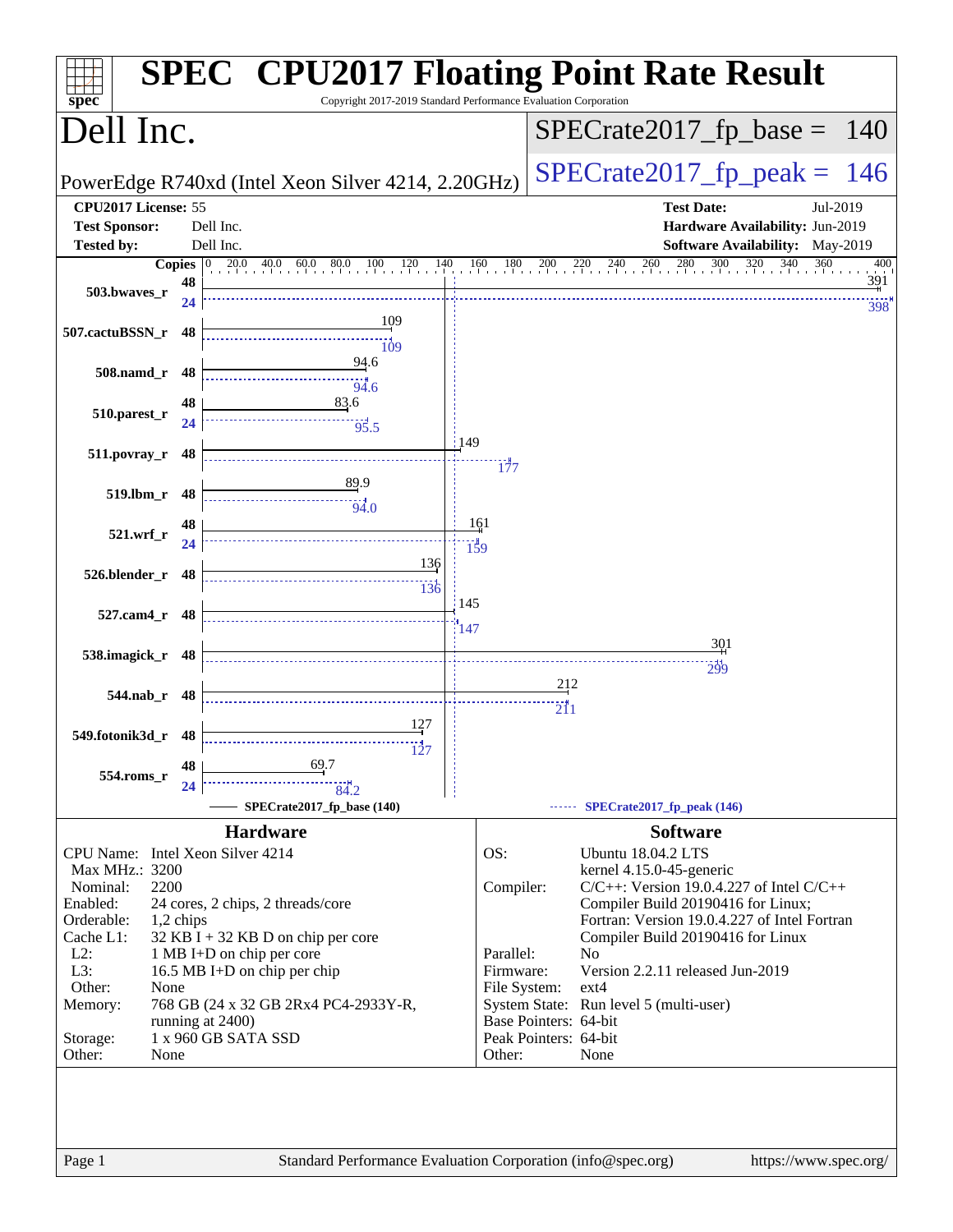| <b>SPEC CPU2017 Floating Point Rate Result</b>                                      |                      |                |              |                |       |                |       |               |                |              |                                        |              |                |              |
|-------------------------------------------------------------------------------------|----------------------|----------------|--------------|----------------|-------|----------------|-------|---------------|----------------|--------------|----------------------------------------|--------------|----------------|--------------|
| $spec*$<br>Copyright 2017-2019 Standard Performance Evaluation Corporation          |                      |                |              |                |       |                |       |               |                |              |                                        |              |                |              |
| Dell Inc.<br>$SPECrate2017_fp\_base = 140$                                          |                      |                |              |                |       |                |       |               |                |              |                                        |              |                |              |
| $SPECTate2017$ _fp_peak = 146<br>PowerEdge R740xd (Intel Xeon Silver 4214, 2.20GHz) |                      |                |              |                |       |                |       |               |                |              |                                        |              |                |              |
| CPU2017 License: 55                                                                 |                      |                |              |                |       |                |       |               |                |              | <b>Test Date:</b>                      |              | Jul-2019       |              |
| <b>Test Sponsor:</b>                                                                | Dell Inc.            |                |              |                |       |                |       |               |                |              | Hardware Availability: Jun-2019        |              |                |              |
| <b>Tested by:</b>                                                                   | Dell Inc.            |                |              |                |       |                |       |               |                |              | <b>Software Availability:</b> May-2019 |              |                |              |
|                                                                                     | <b>Results Table</b> |                |              |                |       |                |       |               |                |              |                                        |              |                |              |
|                                                                                     |                      |                |              | <b>Base</b>    |       |                |       |               |                |              | <b>Peak</b>                            |              |                |              |
| <b>Benchmark</b>                                                                    | <b>Copies</b>        | <b>Seconds</b> | <b>Ratio</b> | <b>Seconds</b> | Ratio | <b>Seconds</b> | Ratio | <b>Copies</b> | <b>Seconds</b> | <b>Ratio</b> | <b>Seconds</b>                         | <b>Ratio</b> | <b>Seconds</b> | <b>Ratio</b> |
| 503.bwayes r                                                                        | 48                   | 1230           | 391          | 1226           | 393   |                |       | 24            | 602            | 400          | 604                                    | 398          |                |              |
| 507.cactuBSSN_r                                                                     | 48                   | 555            | 110          | 555            | 109   |                |       | 48            | 555            | <b>109</b>   | 555                                    | 110          |                |              |
| 508.namd r                                                                          | 48                   | 482            | 94.6         | 482            | 94.6  |                |       | 48            | 482            | 94.6         | 478                                    | 95.5         |                |              |
| 510.parest_r                                                                        | 48                   | 1497           | 83.9         | 1502           | 83.6  |                |       | 24            | 657            | 95.5         | 658                                    | 95.5         |                |              |
| $511. povray_r$                                                                     | 48                   | 750            | 149          | 750            | 149   |                |       | 48            | 628            | 179          | 633                                    | 177          |                |              |
| 519.lbm r                                                                           | 48                   | 563            | 89.9         | 563            | 89.9  |                |       | 48            | 538            | 94.0         | 536                                    | 94.5         |                |              |
| 521.wrf r                                                                           | 48                   | 665            | 162          | 670            | 161   |                |       | 24            | 336            | 160          | 338                                    | 159          |                |              |
| 526.blender r                                                                       | 48                   | 538            | 136          | 539            | 136   |                |       | 48            | 539            | 136          | 539                                    | 136          |                |              |
| 527.cam4 r                                                                          | 48                   | 577            | 146          | 577            | 145   |                |       | 48            | 567            | 148          | 570                                    | 147          |                |              |
| 538. imagick r                                                                      | 48                   | 397            | 301          | 394            | 303   |                |       | 48            | 400            | 299          | 397                                    | 301          |                |              |
| $544$ .nab_r                                                                        | 48                   | 382            | 212          | 382            | 212   |                |       | 48            | 382            | 212          | 384                                    | <u>211</u>   |                |              |
| 549.fotonik3d r                                                                     | 48                   | 1475           | 127          | 1470           | 127   |                |       | 48            | 1470           | 127          | 1476                                   | 127          |                |              |
| $554$ .roms $r$                                                                     | 48                   | 1084           | 70.4         | 1094           | 69.7  |                |       | 24            | 444            | 85.9         | 453                                    | 84.2         |                |              |
| $SPECrate2017_fp\_base =$                                                           |                      |                | 140          |                |       |                |       |               |                |              |                                        |              |                |              |
| $SPECrate2017$ fp peak =<br>146                                                     |                      |                |              |                |       |                |       |               |                |              |                                        |              |                |              |

Results appear in the [order in which they were run.](http://www.spec.org/auto/cpu2017/Docs/result-fields.html#RunOrder) Bold underlined text [indicates a median measurement.](http://www.spec.org/auto/cpu2017/Docs/result-fields.html#Median)

#### **[Submit Notes](http://www.spec.org/auto/cpu2017/Docs/result-fields.html#SubmitNotes)**

 The numactl mechanism was used to bind copies to processors. The config file option 'submit' was used to generate numactl commands to bind each copy to a specific processor. For details, please see the config file.

### **[Operating System Notes](http://www.spec.org/auto/cpu2017/Docs/result-fields.html#OperatingSystemNotes)**

Stack size set to unlimited using "ulimit -s unlimited"

### **[General Notes](http://www.spec.org/auto/cpu2017/Docs/result-fields.html#GeneralNotes)**

Environment variables set by runcpu before the start of the run: LD\_LIBRARY\_PATH = "/home/cpu2017/lib/intel64"

 Binaries compiled on a system with 1x Intel Core i9-799X CPU + 32GB RAM memory using Redhat Enterprise Linux 7.5 NA: The test sponsor attests, as of date of publication, that CVE-2017-5754 (Meltdown) is mitigated in the system as tested and documented. Yes: The test sponsor attests, as of date of publication, that CVE-2017-5753 (Spectre variant 1) is mitigated in the system as tested and documented. Yes: The test sponsor attests, as of date of publication, that CVE-2017-5715 (Spectre variant 2) is mitigated in the system as tested and documented. Transparent Huge Pages enabled by default Prior to runcpu invocation

**(Continued on next page)**

|        | $($ continuou on noire page)                                |                       |
|--------|-------------------------------------------------------------|-----------------------|
| Page 2 | Standard Performance Evaluation Corporation (info@spec.org) | https://www.spec.org/ |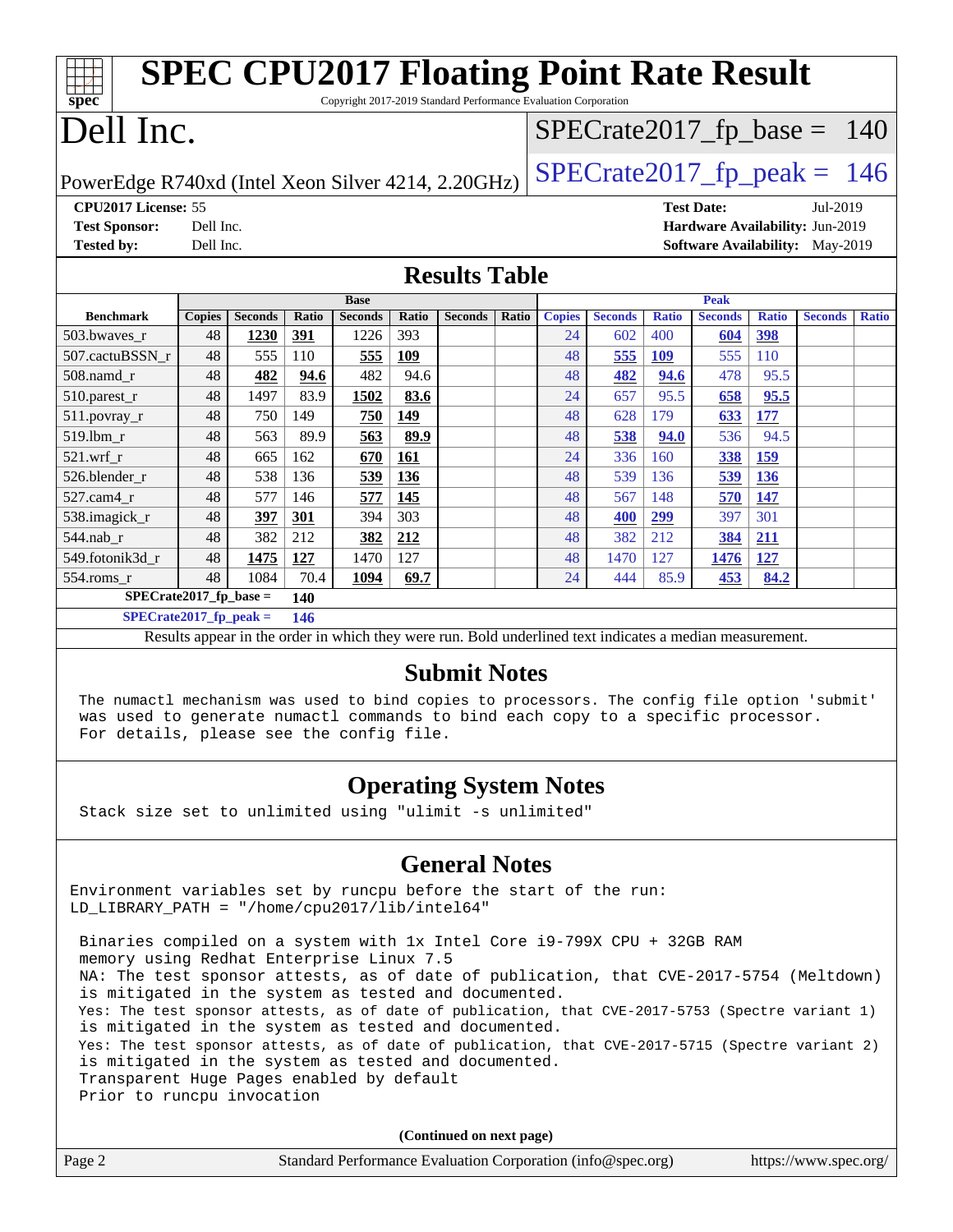| <b>SPEC CPU2017 Floating Point Rate Result</b>                                                                                                                                                                                                                                                                                                                                                                                                                                                                                                                                                                                                                                                                                                                                                                               |                                                                                                     |
|------------------------------------------------------------------------------------------------------------------------------------------------------------------------------------------------------------------------------------------------------------------------------------------------------------------------------------------------------------------------------------------------------------------------------------------------------------------------------------------------------------------------------------------------------------------------------------------------------------------------------------------------------------------------------------------------------------------------------------------------------------------------------------------------------------------------------|-----------------------------------------------------------------------------------------------------|
| Copyright 2017-2019 Standard Performance Evaluation Corporation<br>$spec^*$                                                                                                                                                                                                                                                                                                                                                                                                                                                                                                                                                                                                                                                                                                                                                  |                                                                                                     |
| Dell Inc.                                                                                                                                                                                                                                                                                                                                                                                                                                                                                                                                                                                                                                                                                                                                                                                                                    | $SPECrate2017_fp\_base = 140$                                                                       |
| PowerEdge R740xd (Intel Xeon Silver 4214, 2.20GHz)                                                                                                                                                                                                                                                                                                                                                                                                                                                                                                                                                                                                                                                                                                                                                                           | $SPECTate2017$ _fp_peak = 146                                                                       |
| CPU2017 License: 55<br><b>Test Sponsor:</b><br>Dell Inc.<br>Dell Inc.<br><b>Tested by:</b>                                                                                                                                                                                                                                                                                                                                                                                                                                                                                                                                                                                                                                                                                                                                   | <b>Test Date:</b><br>Jul-2019<br>Hardware Availability: Jun-2019<br>Software Availability: May-2019 |
| <b>General Notes (Continued)</b>                                                                                                                                                                                                                                                                                                                                                                                                                                                                                                                                                                                                                                                                                                                                                                                             |                                                                                                     |
| Filesystem page cache synced and cleared with:<br>sync $i$ echo $3$<br>/proc/sys/vm/drop_caches<br>runcpu command invoked through numactl i.e.:<br>numactl --interleave=all runcpu <etc></etc>                                                                                                                                                                                                                                                                                                                                                                                                                                                                                                                                                                                                                               |                                                                                                     |
| <b>Platform Notes</b>                                                                                                                                                                                                                                                                                                                                                                                                                                                                                                                                                                                                                                                                                                                                                                                                        |                                                                                                     |
| BIOS settings:<br>ADDDC setting disabled<br>Sub NUMA Cluster enabled<br>Virtualization Technology disabled<br>System Profile set to Custom<br>CPU Performance set to Maximum Performance<br>C States set to Autonomous<br>C1E disabled<br>Uncore Frequency set to Dynamic<br>Energy Efficiency Policy set to Performance<br>Memory Patrol Scrub disabled<br>Logical Processor enabled<br>CPU Interconnect Bus Link Power Management disabled<br>PCI ASPM L1 Link Power Management disabled<br>Sysinfo program /home/cpu2017/bin/sysinfo<br>Rev: r5974 of 2018-05-19 9bcde8f2999c33d61f64985e45859ea9<br>running on intel-sut Fri Jan 3 23:58:37 2098<br>SUT (System Under Test) info as seen by some common utilities.<br>For more information on this section, see<br>https://www.spec.org/cpu2017/Docs/config.html#sysinfo |                                                                                                     |
| From /proc/cpuinfo<br>model name : Intel(R) Xeon(R) Silver 4214 CPU @ 2.20GHz<br>"physical id"s (chips)<br>2<br>48 "processors"<br>cores, siblings (Caution: counting these is hw and system dependent. The following<br>excerpts from /proc/cpuinfo might not be reliable. Use with caution.)<br>cpu cores : 12<br>siblings : 24<br>physical 0: cores 0 1 2 3 4 5 8 9 10 11 12 13<br>physical 1: cores 0 1 2 3 4 5 8 9 10 11 12 13                                                                                                                                                                                                                                                                                                                                                                                          |                                                                                                     |
| From lscpu:<br>Architecture: x86_64<br>CPU op-mode(s): $32-bit, 64-bit$<br>Byte Order:<br>Little Endian<br>CPU(s):<br>48<br>On-line CPU(s) list: $0-47$                                                                                                                                                                                                                                                                                                                                                                                                                                                                                                                                                                                                                                                                      |                                                                                                     |
| (Continued on next page)                                                                                                                                                                                                                                                                                                                                                                                                                                                                                                                                                                                                                                                                                                                                                                                                     |                                                                                                     |
| Page 3<br>Standard Performance Evaluation Corporation (info@spec.org)                                                                                                                                                                                                                                                                                                                                                                                                                                                                                                                                                                                                                                                                                                                                                        | https://www.spec.org/                                                                               |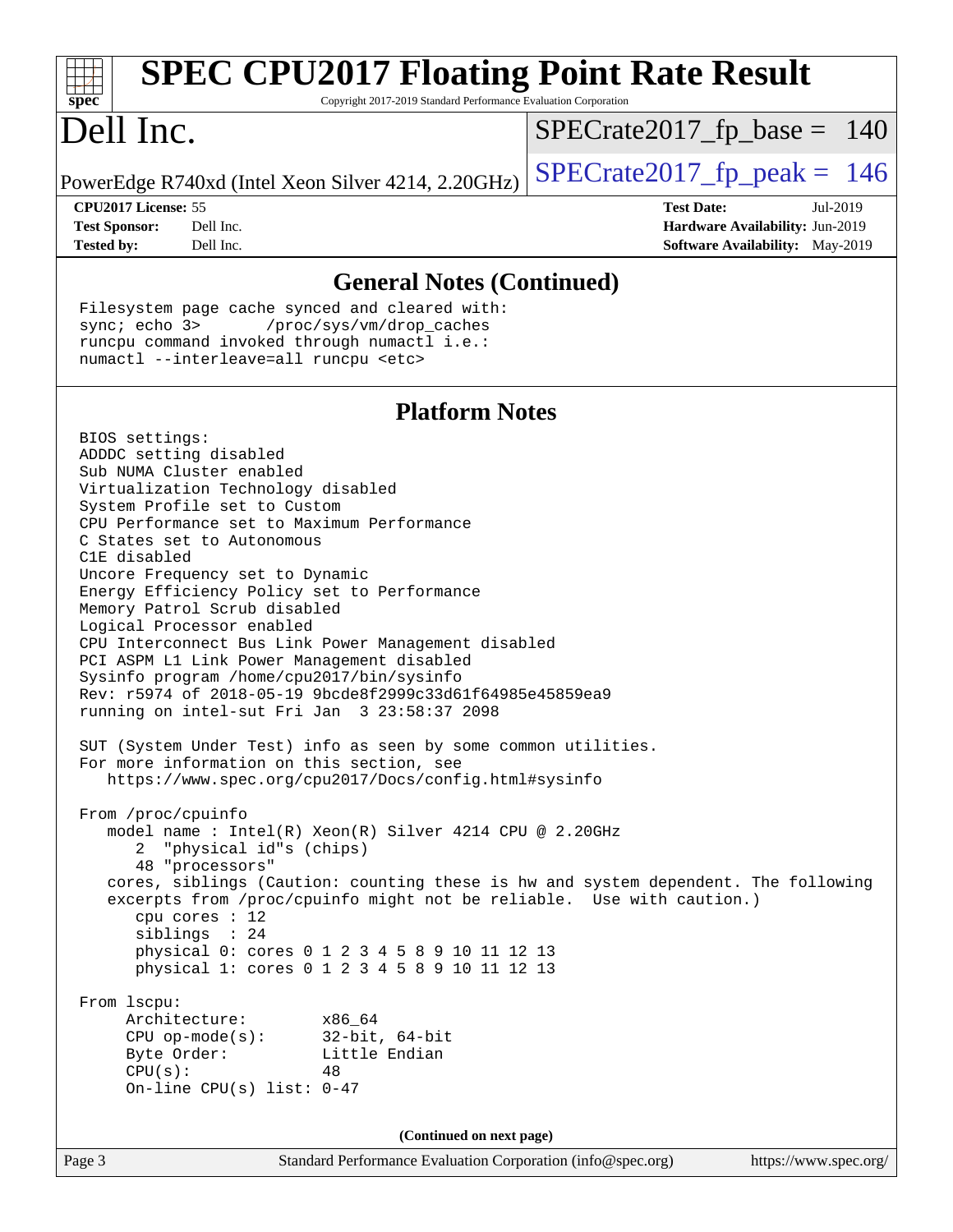| $spec^*$                                                                                                                                                                                                                                                                                                                                                                                                                                                                                                                                                                                                                                       | Copyright 2017-2019 Standard Performance Evaluation Corporation                                                                                                                                                                                                                                                                                                                                                                                                                                     | <b>SPEC CPU2017 Floating Point Rate Result</b>                                                                                                                                                                                                                                                                                                                                                                                                                                                                                                                                                                                                                                                                                                                                                                                                                                                                                                                                                                                                                        |
|------------------------------------------------------------------------------------------------------------------------------------------------------------------------------------------------------------------------------------------------------------------------------------------------------------------------------------------------------------------------------------------------------------------------------------------------------------------------------------------------------------------------------------------------------------------------------------------------------------------------------------------------|-----------------------------------------------------------------------------------------------------------------------------------------------------------------------------------------------------------------------------------------------------------------------------------------------------------------------------------------------------------------------------------------------------------------------------------------------------------------------------------------------------|-----------------------------------------------------------------------------------------------------------------------------------------------------------------------------------------------------------------------------------------------------------------------------------------------------------------------------------------------------------------------------------------------------------------------------------------------------------------------------------------------------------------------------------------------------------------------------------------------------------------------------------------------------------------------------------------------------------------------------------------------------------------------------------------------------------------------------------------------------------------------------------------------------------------------------------------------------------------------------------------------------------------------------------------------------------------------|
| Dell Inc.                                                                                                                                                                                                                                                                                                                                                                                                                                                                                                                                                                                                                                      |                                                                                                                                                                                                                                                                                                                                                                                                                                                                                                     | $SPECrate2017_fp\_base = 140$                                                                                                                                                                                                                                                                                                                                                                                                                                                                                                                                                                                                                                                                                                                                                                                                                                                                                                                                                                                                                                         |
|                                                                                                                                                                                                                                                                                                                                                                                                                                                                                                                                                                                                                                                | PowerEdge R740xd (Intel Xeon Silver 4214, 2.20GHz)                                                                                                                                                                                                                                                                                                                                                                                                                                                  | $SPECTate2017$ _fp_peak = 146                                                                                                                                                                                                                                                                                                                                                                                                                                                                                                                                                                                                                                                                                                                                                                                                                                                                                                                                                                                                                                         |
| CPU2017 License: 55<br><b>Test Sponsor:</b><br>Dell Inc.<br><b>Tested by:</b><br>Dell Inc.                                                                                                                                                                                                                                                                                                                                                                                                                                                                                                                                                     |                                                                                                                                                                                                                                                                                                                                                                                                                                                                                                     | <b>Test Date:</b><br>Jul-2019<br>Hardware Availability: Jun-2019<br><b>Software Availability:</b> May-2019                                                                                                                                                                                                                                                                                                                                                                                                                                                                                                                                                                                                                                                                                                                                                                                                                                                                                                                                                            |
|                                                                                                                                                                                                                                                                                                                                                                                                                                                                                                                                                                                                                                                | <b>Platform Notes (Continued)</b>                                                                                                                                                                                                                                                                                                                                                                                                                                                                   |                                                                                                                                                                                                                                                                                                                                                                                                                                                                                                                                                                                                                                                                                                                                                                                                                                                                                                                                                                                                                                                                       |
| Thread( $s$ ) per core:<br>Core(s) per socket:<br>Socket(s):<br>NUMA $node(s)$ :<br>Vendor ID:<br>CPU family:<br>Model:<br>Model name:<br>Stepping:<br>CPU MHz:<br>BogoMIPS:<br>Virtualization:<br>L1d cache:<br>Lli cache:<br>$L2$ cache:<br>L3 cache:<br>NUMA $node0$ $CPU(s):$<br>NUMA $node1$ $CPU(s):$<br>NUMA $node2$ CPU $(s)$ :<br>NUMA $node3$ $CPU(s):$<br>Flags:<br>/proc/cpuinfo cache data<br>cache size : $16896$ KB<br>physical chip.<br>$available: 4 nodes (0-3)$<br>node 0 size: 191916 MB<br>node 0 free: 191102 MB<br>node 1 size: 193533 MB<br>node 1 free: 192846 MB<br>node 2 size: 193512 MB<br>node 2 free: 192644 MB | 2<br>12<br>2<br>4<br>GenuineIntel<br>6<br>85<br>6<br>2297.703<br>4400.00<br>$VT - x$<br>32K<br>32K<br>1024K<br>16896K<br>0, 4, 8, 12, 16, 20, 24, 28, 32, 36, 40, 44<br>1, 5, 9, 13, 17, 21, 25, 29, 33, 37, 41, 45<br>2, 6, 10, 14, 18, 22, 26, 30, 34, 38, 42, 46<br>3, 7, 11, 15, 19, 23, 27, 31, 35, 39, 43, 47<br>node 0 cpus: 0 4 8 12 16 20 24 28 32 36 40 44<br>node 1 cpus: 1 5 9 13 17 21 25 29 33 37 41 45<br>node 2 cpus: 2 6 10 14 18 22 26 30 34 38 42 46<br>(Continued on next page) | Intel(R) Xeon(R) Silver 4214 CPU @ 2.20GHz<br>fpu vme de pse tsc msr pae mce cx8 apic sep mtrr pge mca cmov<br>pat pse36 clflush dts acpi mmx fxsr sse sse2 ss ht tm pbe syscall nx pdpelgb rdtscp<br>lm constant_tsc art arch_perfmon pebs bts rep_good nopl xtopology nonstop_tsc cpuid<br>aperfmperf pni pclmulqdq dtes64 monitor ds_cpl vmx smx est tm2 ssse3 sdbg fma cx16<br>xtpr pdcm pcid dca sse4_1 sse4_2 x2apic movbe popcnt aes xsave avx f16c rdrand<br>lahf_lm abm 3dnowprefetch cpuid_fault epb cat_13 cdp_13 invpcid_single intel_ppin<br>ssbd mba ibrs ibpb stibp ibrs_enhanced tpr_shadow vnmi flexpriority ept vpid<br>fsgsbase tsc_adjust bmil hle avx2 smep bmi2 erms invpcid rtm cqm mpx rdt_a avx512f<br>avx512dq rdseed adx smap clflushopt clwb intel_pt avx512cd avx512bw avx512vl<br>xsaveopt xsavec xgetbvl xsaves cqm_llc cqm_occup_llc cqm_mbm_total cqm_mbm_local<br>dtherm ida arat pln pts pku ospke avx512_vnni flush_lld arch_capabilities<br>From numactl --hardware WARNING: a numactl 'node' might or might not correspond to a |
| Page 4                                                                                                                                                                                                                                                                                                                                                                                                                                                                                                                                                                                                                                         | Standard Performance Evaluation Corporation (info@spec.org)                                                                                                                                                                                                                                                                                                                                                                                                                                         | https://www.spec.org/                                                                                                                                                                                                                                                                                                                                                                                                                                                                                                                                                                                                                                                                                                                                                                                                                                                                                                                                                                                                                                                 |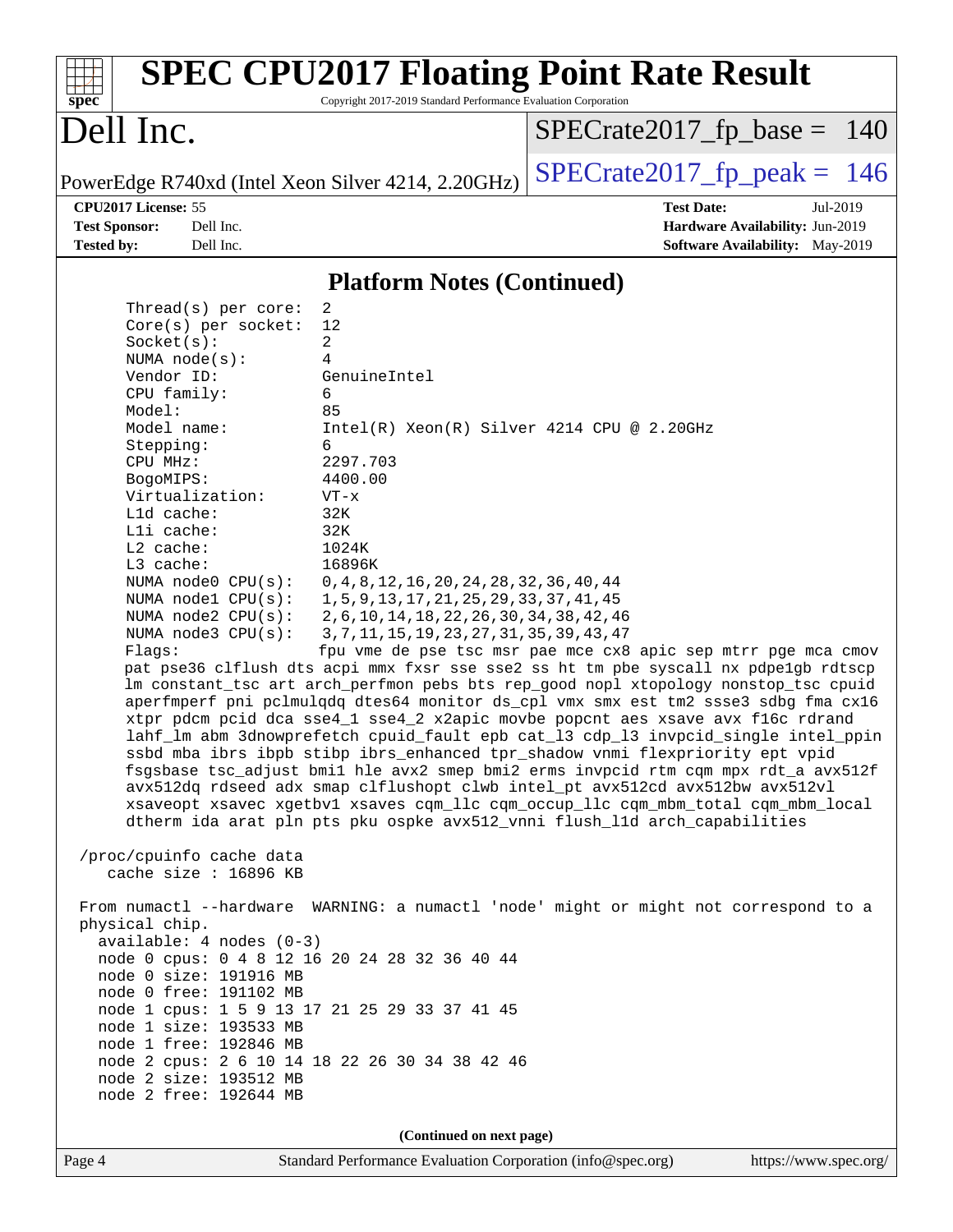| <b>SPEC CPU2017 Floating Point Rate Result</b><br>Copyright 2017-2019 Standard Performance Evaluation Corporation<br>$spec^*$                                                                                                                                                                                                                                                                  |                                                                                                     |
|------------------------------------------------------------------------------------------------------------------------------------------------------------------------------------------------------------------------------------------------------------------------------------------------------------------------------------------------------------------------------------------------|-----------------------------------------------------------------------------------------------------|
| Dell Inc.                                                                                                                                                                                                                                                                                                                                                                                      | $SPECrate2017_fp\_base = 140$                                                                       |
| PowerEdge R740xd (Intel Xeon Silver 4214, 2.20GHz)                                                                                                                                                                                                                                                                                                                                             | $SPECTate2017$ _fp_peak = 146                                                                       |
| CPU2017 License: 55<br><b>Test Sponsor:</b><br>Dell Inc.<br><b>Tested by:</b><br>Dell Inc.                                                                                                                                                                                                                                                                                                     | <b>Test Date:</b><br>Jul-2019<br>Hardware Availability: Jun-2019<br>Software Availability: May-2019 |
| <b>Platform Notes (Continued)</b>                                                                                                                                                                                                                                                                                                                                                              |                                                                                                     |
| node 3 cpus: 3 7 11 15 19 23 27 31 35 39 43 47<br>node 3 size: 193532 MB<br>node 3 free: 192818 MB<br>node distances:<br>$\mathbf{1}$<br>node<br>$\overline{0}$<br>2<br>3<br>0 :<br>10<br>11 21<br>21<br>1:<br>21<br>10<br>21 11<br>2:<br>21 10 21<br>11<br>11<br>21<br>3:<br>21<br>10<br>From /proc/meminfo<br>MemTotal:<br>791034920 kB<br>HugePages_Total:<br>0<br>Hugepagesize:<br>2048 kB |                                                                                                     |
| /usr/bin/lsb_release -d<br>Ubuntu 18.04.2 LTS<br>From /etc/*release* /etc/*version*<br>debian_version: buster/sid<br>os-release:<br>NAME="Ubuntu"<br>VERSION="18.04.2 LTS (Bionic Beaver)"<br>ID=ubuntu<br>ID LIKE=debian<br>PRETTY_NAME="Ubuntu 18.04.2 LTS"<br>VERSION_ID="18.04"<br>HOME_URL="https://www.ubuntu.com/"<br>SUPPORT_URL="https://help.ubuntu.com/"                            |                                                                                                     |
| uname $-a$ :<br>Linux intel-sut 4.15.0-45-generic #48-Ubuntu SMP Tue Jan 29 16:28:13 UTC 2019 x86_64<br>x86_64 x86_64 GNU/Linux                                                                                                                                                                                                                                                                |                                                                                                     |
| Kernel self-reported vulnerability status:<br>CVE-2017-5754 (Meltdown):<br>Not affected<br>CVE-2017-5753 (Spectre variant 1): Mitigation: __user pointer sanitization<br>CVE-2017-5715 (Spectre variant 2): Mitigation: Enhanced IBRS, IBPB<br>run-level 5 Nov 27 15:57<br>SPEC is set to: /home/cpu2017                                                                                       |                                                                                                     |
| Filesystem<br>Type Size Used Avail Use% Mounted on<br>/dev/sda2<br>ext4 439G<br>26G 391G<br>$7\frac{6}{9}$ /<br>Additional information from dmidecode follows. WARNING: Use caution when you interpret                                                                                                                                                                                         |                                                                                                     |
| (Continued on next page)                                                                                                                                                                                                                                                                                                                                                                       |                                                                                                     |
| Page 5<br>Standard Performance Evaluation Corporation (info@spec.org)                                                                                                                                                                                                                                                                                                                          | https://www.spec.org/                                                                               |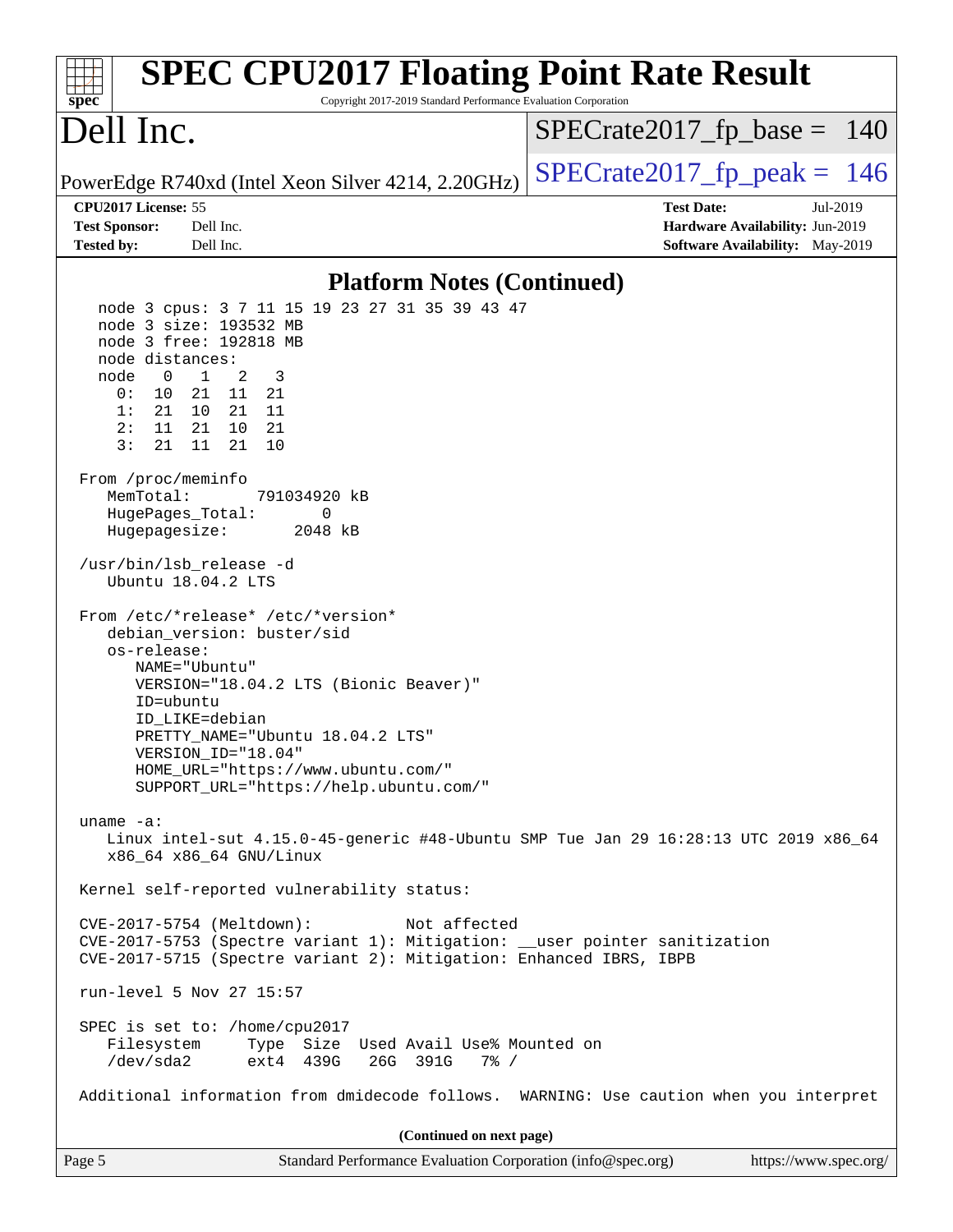| <b>SPEC CPU2017 Floating Point Rate Result</b><br>spec<br>Copyright 2017-2019 Standard Performance Evaluation Corporation                                                                                                                                                                                                                                                                                                                                 |                                        |  |  |  |  |
|-----------------------------------------------------------------------------------------------------------------------------------------------------------------------------------------------------------------------------------------------------------------------------------------------------------------------------------------------------------------------------------------------------------------------------------------------------------|----------------------------------------|--|--|--|--|
| Dell Inc.                                                                                                                                                                                                                                                                                                                                                                                                                                                 | $SPECrate2017_fp\_base = 140$          |  |  |  |  |
| PowerEdge R740xd (Intel Xeon Silver 4214, 2.20GHz)                                                                                                                                                                                                                                                                                                                                                                                                        | $SPECTate2017$ _fp_peak = 146          |  |  |  |  |
| CPU2017 License: 55                                                                                                                                                                                                                                                                                                                                                                                                                                       | <b>Test Date:</b><br>Jul-2019          |  |  |  |  |
| <b>Test Sponsor:</b><br>Dell Inc.                                                                                                                                                                                                                                                                                                                                                                                                                         | Hardware Availability: Jun-2019        |  |  |  |  |
| <b>Tested by:</b><br>Dell Inc.                                                                                                                                                                                                                                                                                                                                                                                                                            | <b>Software Availability:</b> May-2019 |  |  |  |  |
| <b>Platform Notes (Continued)</b><br>this section. The 'dmidecode' program reads system data which is "intended to allow<br>hardware to be accurately determined", but the intent may not be met, as there are<br>frequent changes to hardware, firmware, and the "DMTF SMBIOS" standard.<br>BIOS Dell Inc. 2.2.11 06/13/2019<br>Memory:<br>24x 00AD00B300AD HMA84GR7CJR4N-WM 32 GB 2 rank 2933, configured at 2400<br>(End of data from sysinfo program) |                                        |  |  |  |  |
| <b>Compiler Version Notes</b>                                                                                                                                                                                                                                                                                                                                                                                                                             |                                        |  |  |  |  |
| CC 519.1bm_r(base) 538.imagick_r(base, peak) 544.nab_r(base, peak)                                                                                                                                                                                                                                                                                                                                                                                        |                                        |  |  |  |  |
| Intel(R) C Intel(R) 64 Compiler for applications running on Intel(R) 64,<br>Version 19.0.4.227 Build 20190416<br>Copyright (C) 1985-2019 Intel Corporation. All rights reserved.                                                                                                                                                                                                                                                                          |                                        |  |  |  |  |

============================================================================== CC 519.lbm\_r(peak)

------------------------------------------------------------------------------

------------------------------------------------------------------------------ Intel(R) C Intel(R) 64 Compiler for applications running on Intel(R) 64, Version 19.0.4.227 Build 20190416 Copyright (C) 1985-2019 Intel Corporation. All rights reserved.

------------------------------------------------------------------------------

============================================================================== CXXC 508.namd\_r(base) 510.parest\_r(base, peak)

------------------------------------------------------------------------------ Intel(R) C++ Intel(R) 64 Compiler for applications running on Intel(R) 64, Version 19.0.4.227 Build 20190416 Copyright (C) 1985-2019 Intel Corporation. All rights reserved.

------------------------------------------------------------------------------

==============================================================================

CXXC 508.namd\_r(peak) ------------------------------------------------------------------------------ Intel(R)  $C++$  Intel(R) 64 Compiler for applications running on Intel(R) 64, Version 19.0.4.227 Build 20190416

Copyright (C) 1985-2019 Intel Corporation. All rights reserved. ------------------------------------------------------------------------------

============================================================================== CC 511.povray  $r(base)$  526.blender  $r(base, peak)$ ------------------------------------------------------------------------------

**(Continued on next page)**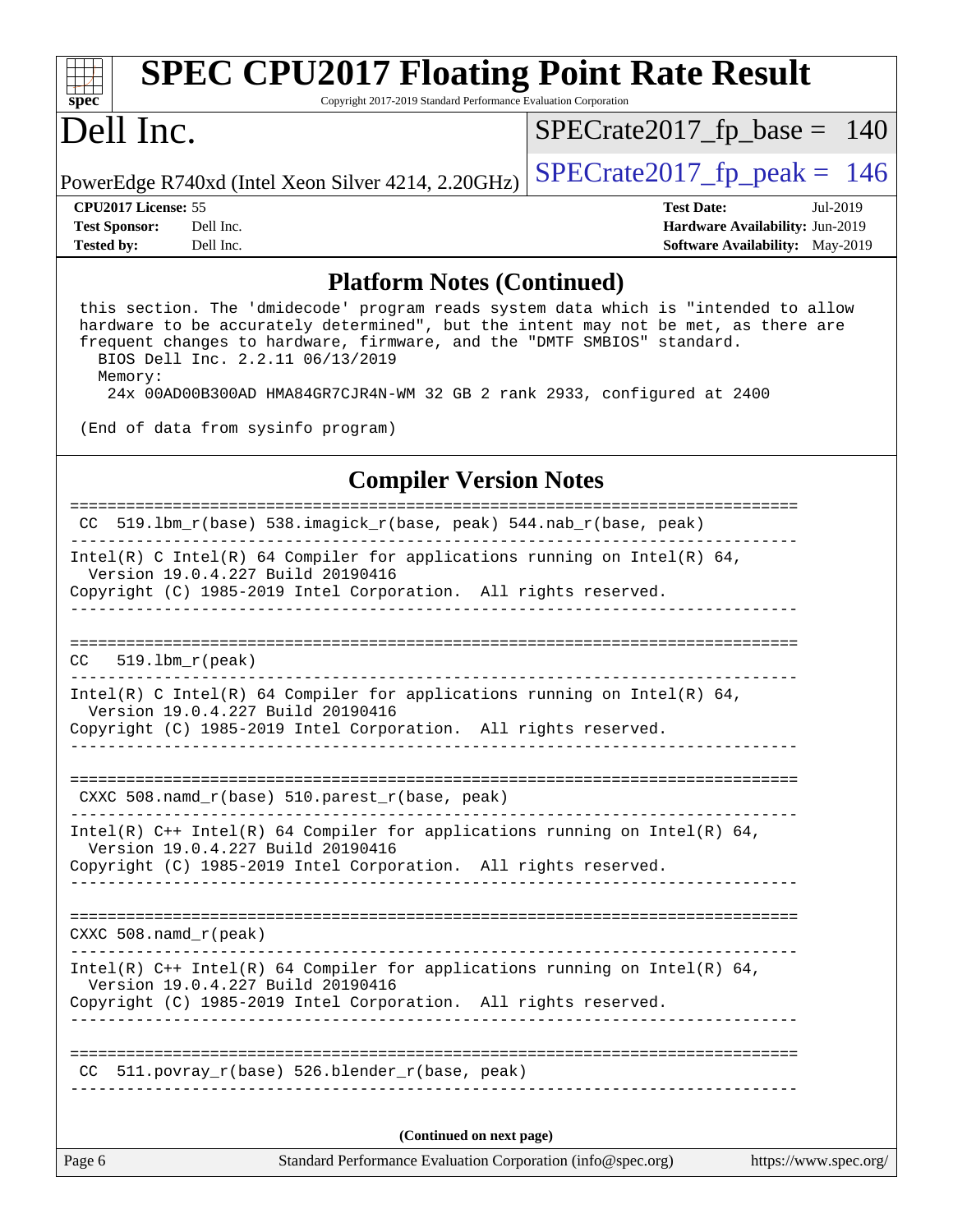| $\mathbf{Spec}^*$ |  |
|-------------------|--|

# **PEC CPU2017 Floating Point Rate Result**

Copyright 2017-2019 Standard Performance Evaluation Corporation

# Dell Inc.

 $SPECTate2017_fp\_base = 140$ 

PowerEdge R740xd (Intel Xeon Silver 4214, 2.20GHz)  $\left|$  [SPECrate2017\\_fp\\_peak =](http://www.spec.org/auto/cpu2017/Docs/result-fields.html#SPECrate2017fppeak) 146

**[CPU2017 License:](http://www.spec.org/auto/cpu2017/Docs/result-fields.html#CPU2017License)** 55 **[Test Date:](http://www.spec.org/auto/cpu2017/Docs/result-fields.html#TestDate)** Jul-2019 **[Test Sponsor:](http://www.spec.org/auto/cpu2017/Docs/result-fields.html#TestSponsor)** Dell Inc. **[Hardware Availability:](http://www.spec.org/auto/cpu2017/Docs/result-fields.html#HardwareAvailability)** Jun-2019 **[Tested by:](http://www.spec.org/auto/cpu2017/Docs/result-fields.html#Testedby)** Dell Inc. Dell Inc. **[Software Availability:](http://www.spec.org/auto/cpu2017/Docs/result-fields.html#SoftwareAvailability)** May-2019

#### **[Compiler Version Notes \(Continued\)](http://www.spec.org/auto/cpu2017/Docs/result-fields.html#CompilerVersionNotes)**

| Page 7 | Standard Performance Evaluation Corporation (info@spec.org)                                                                                                                                                                                                                                      | https://www.spec.org/ |
|--------|--------------------------------------------------------------------------------------------------------------------------------------------------------------------------------------------------------------------------------------------------------------------------------------------------|-----------------------|
|        | (Continued on next page)                                                                                                                                                                                                                                                                         |                       |
|        | $Intel(R)$ Fortran Intel(R) 64 Compiler for applications running on Intel(R)<br>64, Version 19.0.4.227 Build 20190416<br>Copyright (C) 1985-2019 Intel Corporation. All rights reserved.                                                                                                         |                       |
| FC     | $554.$ roms $r(\text{peak})$                                                                                                                                                                                                                                                                     |                       |
|        | Copyright (C) 1985-2019 Intel Corporation. All rights reserved.<br>___________________________                                                                                                                                                                                                   |                       |
|        | Intel(R) Fortran Intel(R) 64 Compiler for applications running on Intel(R)<br>64, Version 19.0.4.227 Build 20190416                                                                                                                                                                              |                       |
|        | FC 503.bwaves_r(base, peak) 549.fotonik3d_r(base, peak) 554.roms_r(base)                                                                                                                                                                                                                         |                       |
|        | Version 19.0.4.227 Build 20190416<br>Copyright (C) 1985-2019 Intel Corporation. All rights reserved.<br>$Intel(R)$ Fortran Intel(R) 64 Compiler for applications running on Intel(R)<br>64, Version 19.0.4.227 Build 20190416<br>Copyright (C) 1985-2019 Intel Corporation. All rights reserved. |                       |
|        | Version 19.0.4.227 Build 20190416<br>Copyright (C) 1985-2019 Intel Corporation. All rights reserved.<br>Intel(R) C Intel(R) 64 Compiler for applications running on Intel(R) 64,                                                                                                                 |                       |
|        | Intel(R) $C++$ Intel(R) 64 Compiler for applications running on Intel(R) 64,                                                                                                                                                                                                                     |                       |
|        | FC 507.cactuBSSN_r(base, peak)                                                                                                                                                                                                                                                                   |                       |
|        | Version 19.0.4.227 Build 20190416<br>Copyright (C) 1985-2019 Intel Corporation. All rights reserved.                                                                                                                                                                                             |                       |
|        | Version 19.0.4.227 Build 20190416<br>Copyright (C) 1985-2019 Intel Corporation. All rights reserved.<br>Intel(R) C Intel(R) 64 Compiler for applications running on Intel(R) 64,                                                                                                                 |                       |
|        | Intel(R) $C++$ Intel(R) 64 Compiler for applications running on Intel(R) 64,                                                                                                                                                                                                                     |                       |
| CC     | $511. povray_r (peak)$                                                                                                                                                                                                                                                                           |                       |
|        | Version 19.0.4.227 Build 20190416<br>Copyright (C) 1985-2019 Intel Corporation. All rights reserved.<br>---------------------------------                                                                                                                                                        |                       |
|        | Copyright (C) 1985-2019 Intel Corporation. All rights reserved.<br>Intel(R) C Intel(R) 64 Compiler for applications running on Intel(R) 64,                                                                                                                                                      |                       |
|        | Intel(R) $C++$ Intel(R) 64 Compiler for applications running on Intel(R) 64,<br>Version 19.0.4.227 Build 20190416                                                                                                                                                                                |                       |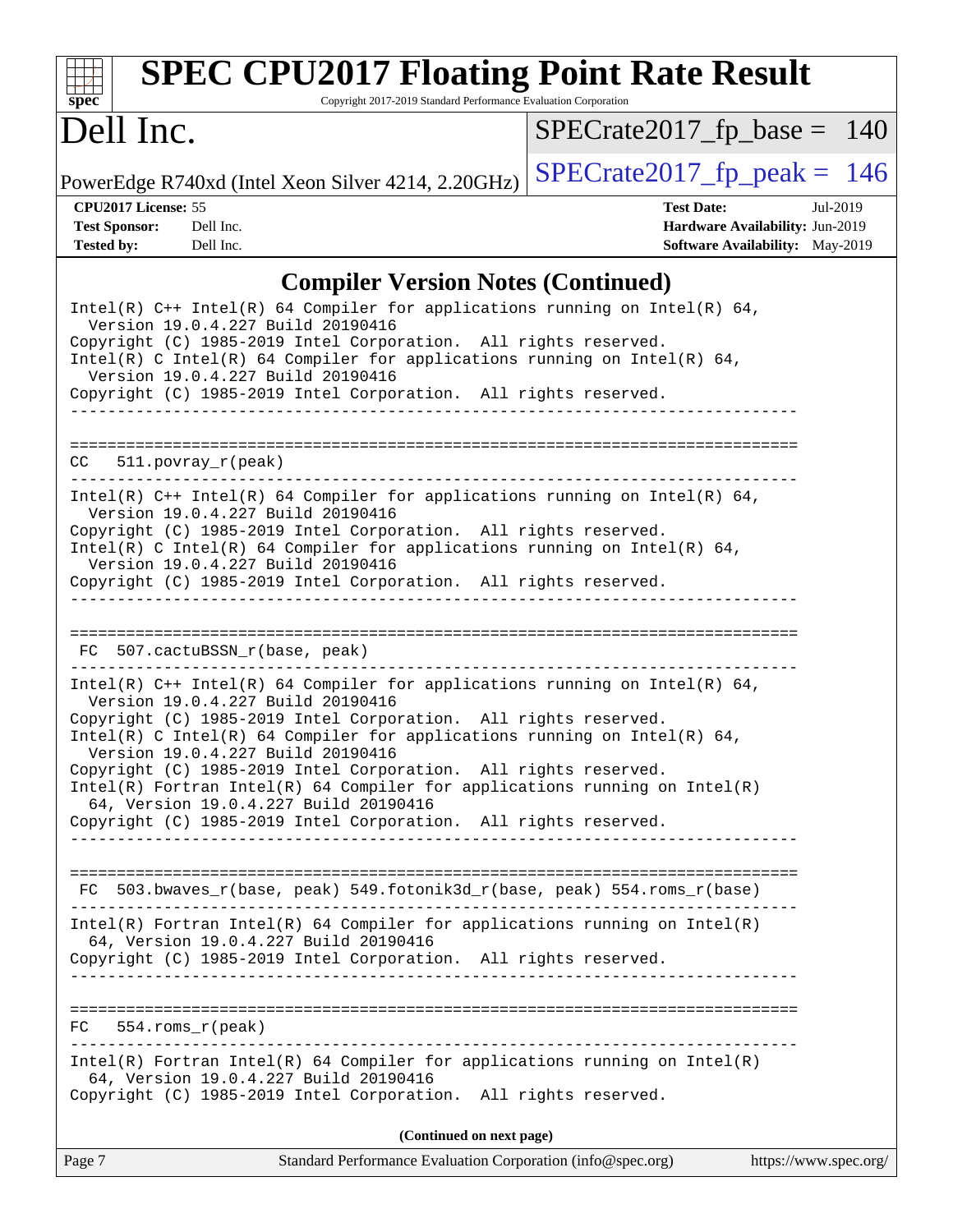| <b>SPEC CPU2017 Floating Point Rate Result</b><br>Copyright 2017-2019 Standard Performance Evaluation Corporation<br>$spec^*$                                                                                                                                                                                                                                                                                         |                                                                                                     |
|-----------------------------------------------------------------------------------------------------------------------------------------------------------------------------------------------------------------------------------------------------------------------------------------------------------------------------------------------------------------------------------------------------------------------|-----------------------------------------------------------------------------------------------------|
| Dell Inc.                                                                                                                                                                                                                                                                                                                                                                                                             | $SPECrate2017_fp\_base = 140$                                                                       |
| PowerEdge R740xd (Intel Xeon Silver 4214, 2.20GHz)                                                                                                                                                                                                                                                                                                                                                                    | $SPECrate2017_fp\_peak = 146$                                                                       |
| CPU <sub>2017</sub> License: 55<br><b>Test Sponsor:</b><br>Dell Inc.<br><b>Tested by:</b><br>Dell Inc.                                                                                                                                                                                                                                                                                                                | <b>Test Date:</b><br>Jul-2019<br>Hardware Availability: Jun-2019<br>Software Availability: May-2019 |
| <b>Compiler Version Notes (Continued)</b>                                                                                                                                                                                                                                                                                                                                                                             |                                                                                                     |
| $CC$ 521.wrf_r(base) 527.cam4_r(base)<br>Intel(R) Fortran Intel(R) 64 Compiler for applications running on $Intel(R)$<br>64, Version 19.0.4.227 Build 20190416<br>Copyright (C) 1985-2019 Intel Corporation. All rights reserved.<br>Intel(R) C Intel(R) 64 Compiler for applications running on Intel(R) 64,<br>Version 19.0.4.227 Build 20190416<br>Copyright (C) 1985-2019 Intel Corporation. All rights reserved. |                                                                                                     |
| $521.wrf_r(peak) 527.cam4_r(peak)$<br>CC.                                                                                                                                                                                                                                                                                                                                                                             |                                                                                                     |
| $Intel(R)$ Fortran Intel(R) 64 Compiler for applications running on Intel(R)<br>64, Version 19.0.4.227 Build 20190416<br>Copyright (C) 1985-2019 Intel Corporation. All rights reserved.<br>Intel(R) C Intel(R) 64 Compiler for applications running on Intel(R) 64,<br>Version 19.0.4.227 Build 20190416<br>Copyright (C) 1985-2019 Intel Corporation. All rights reserved.                                          |                                                                                                     |

## **[Base Compiler Invocation](http://www.spec.org/auto/cpu2017/Docs/result-fields.html#BaseCompilerInvocation)**

[C benchmarks](http://www.spec.org/auto/cpu2017/Docs/result-fields.html#Cbenchmarks): [icc -m64 -std=c11](http://www.spec.org/cpu2017/results/res2019q3/cpu2017-20190805-16538.flags.html#user_CCbase_intel_icc_64bit_c11_33ee0cdaae7deeeab2a9725423ba97205ce30f63b9926c2519791662299b76a0318f32ddfffdc46587804de3178b4f9328c46fa7c2b0cd779d7a61945c91cd35)

[C++ benchmarks:](http://www.spec.org/auto/cpu2017/Docs/result-fields.html#CXXbenchmarks) [icpc -m64](http://www.spec.org/cpu2017/results/res2019q3/cpu2017-20190805-16538.flags.html#user_CXXbase_intel_icpc_64bit_4ecb2543ae3f1412ef961e0650ca070fec7b7afdcd6ed48761b84423119d1bf6bdf5cad15b44d48e7256388bc77273b966e5eb805aefd121eb22e9299b2ec9d9)

[Fortran benchmarks](http://www.spec.org/auto/cpu2017/Docs/result-fields.html#Fortranbenchmarks): [ifort -m64](http://www.spec.org/cpu2017/results/res2019q3/cpu2017-20190805-16538.flags.html#user_FCbase_intel_ifort_64bit_24f2bb282fbaeffd6157abe4f878425411749daecae9a33200eee2bee2fe76f3b89351d69a8130dd5949958ce389cf37ff59a95e7a40d588e8d3a57e0c3fd751)

[Benchmarks using both Fortran and C](http://www.spec.org/auto/cpu2017/Docs/result-fields.html#BenchmarksusingbothFortranandC): [ifort -m64](http://www.spec.org/cpu2017/results/res2019q3/cpu2017-20190805-16538.flags.html#user_CC_FCbase_intel_ifort_64bit_24f2bb282fbaeffd6157abe4f878425411749daecae9a33200eee2bee2fe76f3b89351d69a8130dd5949958ce389cf37ff59a95e7a40d588e8d3a57e0c3fd751) [icc -m64 -std=c11](http://www.spec.org/cpu2017/results/res2019q3/cpu2017-20190805-16538.flags.html#user_CC_FCbase_intel_icc_64bit_c11_33ee0cdaae7deeeab2a9725423ba97205ce30f63b9926c2519791662299b76a0318f32ddfffdc46587804de3178b4f9328c46fa7c2b0cd779d7a61945c91cd35)

[Benchmarks using both C and C++](http://www.spec.org/auto/cpu2017/Docs/result-fields.html#BenchmarksusingbothCandCXX): [icpc -m64](http://www.spec.org/cpu2017/results/res2019q3/cpu2017-20190805-16538.flags.html#user_CC_CXXbase_intel_icpc_64bit_4ecb2543ae3f1412ef961e0650ca070fec7b7afdcd6ed48761b84423119d1bf6bdf5cad15b44d48e7256388bc77273b966e5eb805aefd121eb22e9299b2ec9d9) [icc -m64 -std=c11](http://www.spec.org/cpu2017/results/res2019q3/cpu2017-20190805-16538.flags.html#user_CC_CXXbase_intel_icc_64bit_c11_33ee0cdaae7deeeab2a9725423ba97205ce30f63b9926c2519791662299b76a0318f32ddfffdc46587804de3178b4f9328c46fa7c2b0cd779d7a61945c91cd35)

[Benchmarks using Fortran, C, and C++:](http://www.spec.org/auto/cpu2017/Docs/result-fields.html#BenchmarksusingFortranCandCXX) [icpc -m64](http://www.spec.org/cpu2017/results/res2019q3/cpu2017-20190805-16538.flags.html#user_CC_CXX_FCbase_intel_icpc_64bit_4ecb2543ae3f1412ef961e0650ca070fec7b7afdcd6ed48761b84423119d1bf6bdf5cad15b44d48e7256388bc77273b966e5eb805aefd121eb22e9299b2ec9d9) [icc -m64 -std=c11](http://www.spec.org/cpu2017/results/res2019q3/cpu2017-20190805-16538.flags.html#user_CC_CXX_FCbase_intel_icc_64bit_c11_33ee0cdaae7deeeab2a9725423ba97205ce30f63b9926c2519791662299b76a0318f32ddfffdc46587804de3178b4f9328c46fa7c2b0cd779d7a61945c91cd35) [ifort -m64](http://www.spec.org/cpu2017/results/res2019q3/cpu2017-20190805-16538.flags.html#user_CC_CXX_FCbase_intel_ifort_64bit_24f2bb282fbaeffd6157abe4f878425411749daecae9a33200eee2bee2fe76f3b89351d69a8130dd5949958ce389cf37ff59a95e7a40d588e8d3a57e0c3fd751)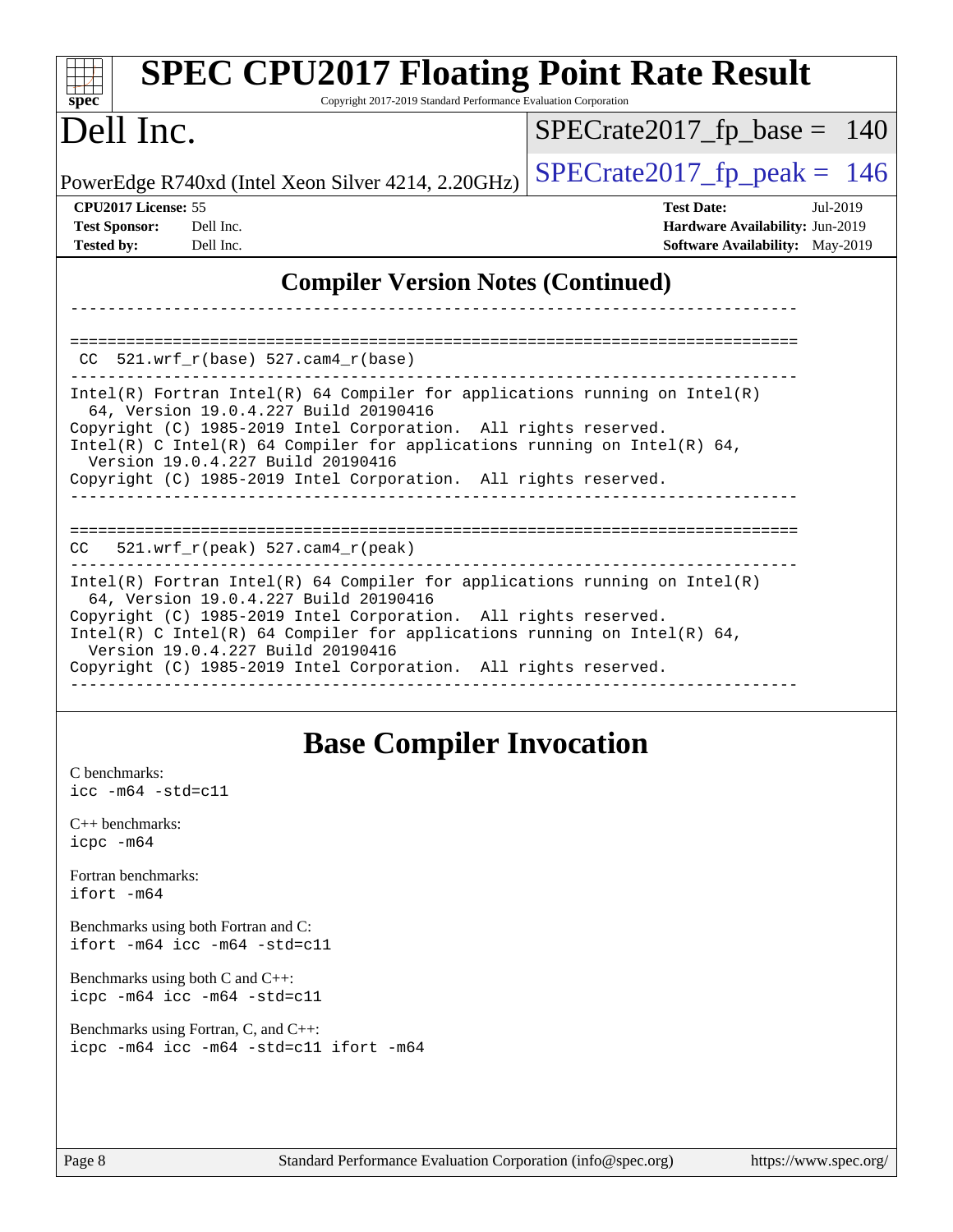| <b>SPEC CPU2017 Floating Point Rate Result</b><br>Copyright 2017-2019 Standard Performance Evaluation Corporation<br>$spec^*$                                                                                                                                                                                                                                                                                                                                                                                                                                                                                                                                                                                                                                                                                                                                                                                                                                                                          |                                                                                                            |
|--------------------------------------------------------------------------------------------------------------------------------------------------------------------------------------------------------------------------------------------------------------------------------------------------------------------------------------------------------------------------------------------------------------------------------------------------------------------------------------------------------------------------------------------------------------------------------------------------------------------------------------------------------------------------------------------------------------------------------------------------------------------------------------------------------------------------------------------------------------------------------------------------------------------------------------------------------------------------------------------------------|------------------------------------------------------------------------------------------------------------|
| Dell Inc.                                                                                                                                                                                                                                                                                                                                                                                                                                                                                                                                                                                                                                                                                                                                                                                                                                                                                                                                                                                              | $SPECrate2017_fp\_base = 140$                                                                              |
| PowerEdge R740xd (Intel Xeon Silver 4214, 2.20GHz)                                                                                                                                                                                                                                                                                                                                                                                                                                                                                                                                                                                                                                                                                                                                                                                                                                                                                                                                                     | $SPECrate2017fp peak = 146$                                                                                |
| CPU2017 License: 55<br><b>Test Sponsor:</b><br>Dell Inc.<br>Dell Inc.<br><b>Tested by:</b>                                                                                                                                                                                                                                                                                                                                                                                                                                                                                                                                                                                                                                                                                                                                                                                                                                                                                                             | <b>Test Date:</b><br>Jul-2019<br>Hardware Availability: Jun-2019<br><b>Software Availability:</b> May-2019 |
| <b>Base Portability Flags</b>                                                                                                                                                                                                                                                                                                                                                                                                                                                                                                                                                                                                                                                                                                                                                                                                                                                                                                                                                                          |                                                                                                            |
| 503.bwaves_r: -DSPEC_LP64<br>507.cactuBSSN_r: - DSPEC LP64<br>508.namd_r: -DSPEC_LP64<br>510.parest_r: -DSPEC LP64<br>511.povray_r: -DSPEC_LP64<br>519.1bm_r: -DSPEC_LP64<br>521.wrf_r: -DSPEC_LP64 -DSPEC_CASE_FLAG -convert big_endian<br>526.blender_r: -DSPEC LP64 -DSPEC LINUX -funsigned-char<br>527.cam4_r: -DSPEC_LP64 -DSPEC_CASE_FLAG<br>538.imagick_r: -DSPEC_LP64<br>544.nab_r: -DSPEC LP64<br>549.fotonik3d_r: -DSPEC_LP64<br>554.roms_r: -DSPEC LP64                                                                                                                                                                                                                                                                                                                                                                                                                                                                                                                                     |                                                                                                            |
| <b>Base Optimization Flags</b><br>C benchmarks:<br>-xCORE-AVX2 -ipo -03 -no-prec-div -qopt-prefetch -ffinite-math-only<br>-gopt-mem-layout-trans=4<br>$C_{++}$ benchmarks:<br>-xCORE-AVX2 -ipo -03 -no-prec-div -qopt-prefetch -ffinite-math-only<br>-qopt-mem-layout-trans=4<br>Fortran benchmarks:<br>-xCORE-AVX2 -ipo -03 -no-prec-div -qopt-prefetch -ffinite-math-only<br>-gopt-mem-layout-trans=4 -auto -nostandard-realloc-lhs<br>-align array32byte<br>Benchmarks using both Fortran and C:<br>-xCORE-AVX2 -ipo -03 -no-prec-div -qopt-prefetch -ffinite-math-only<br>-qopt-mem-layout-trans=4 -auto -nostandard-realloc-lhs<br>-align array32byte<br>Benchmarks using both $C$ and $C++$ :<br>-xCORE-AVX2 -ipo -03 -no-prec-div -qopt-prefetch -ffinite-math-only<br>-gopt-mem-layout-trans=4<br>Benchmarks using Fortran, C, and C++:<br>-xCORE-AVX2 -ipo -03 -no-prec-div -qopt-prefetch -ffinite-math-only<br>-qopt-mem-layout-trans=4 -auto -nostandard-realloc-lhs<br>-align array32byte |                                                                                                            |
| $P_{909}$<br>$Standard$ Performance Evaluation Corporation $(info@spec)$                                                                                                                                                                                                                                                                                                                                                                                                                                                                                                                                                                                                                                                                                                                                                                                                                                                                                                                               | https://www.spec.org/                                                                                      |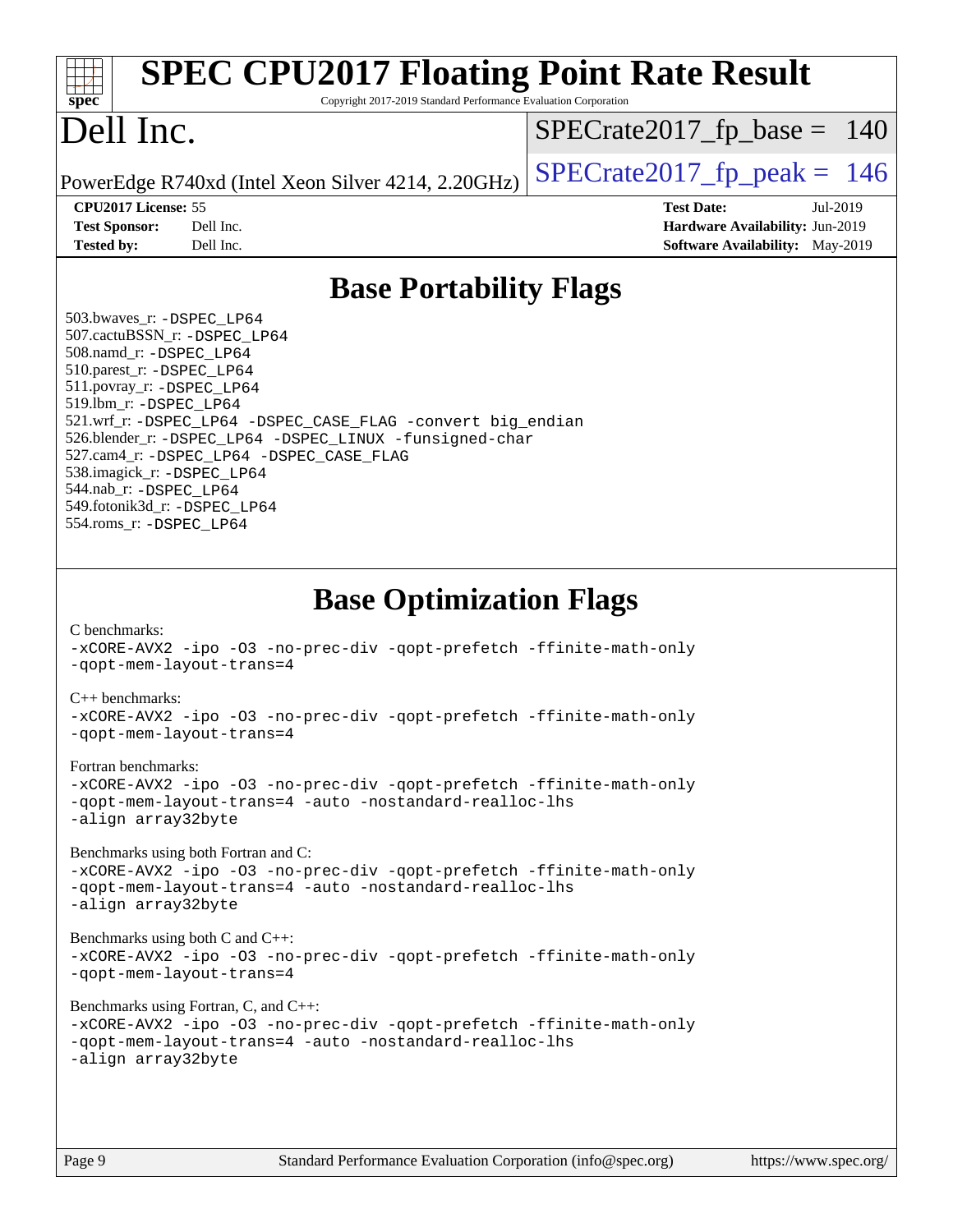| <b>SPEC CPU2017 Floating Point Rate Result</b>                                                                                                       |                                                                    |
|------------------------------------------------------------------------------------------------------------------------------------------------------|--------------------------------------------------------------------|
| Copyright 2017-2019 Standard Performance Evaluation Corporation<br>$spec^*$                                                                          |                                                                    |
| Dell Inc.                                                                                                                                            | $SPECrate2017_fp\_base = 140$                                      |
| PowerEdge R740xd (Intel Xeon Silver 4214, 2.20GHz)                                                                                                   | $SPECrate2017fp peak = 146$                                        |
| CPU2017 License: 55                                                                                                                                  | <b>Test Date:</b><br>Jul-2019                                      |
| <b>Test Sponsor:</b><br>Dell Inc.<br><b>Tested by:</b><br>Dell Inc.                                                                                  | Hardware Availability: Jun-2019<br>Software Availability: May-2019 |
|                                                                                                                                                      |                                                                    |
| <b>Peak Compiler Invocation</b>                                                                                                                      |                                                                    |
| C benchmarks:<br>$\text{icc -m64 -std=c11}$                                                                                                          |                                                                    |
| $C_{++}$ benchmarks:<br>icpc -m64                                                                                                                    |                                                                    |
| Fortran benchmarks:<br>ifort -m64                                                                                                                    |                                                                    |
| Benchmarks using both Fortran and C:<br>ifort -m64 icc -m64 -std=c11                                                                                 |                                                                    |
| Benchmarks using both $C$ and $C_{++}$ :<br>icpc -m64 icc -m64 -std=c11                                                                              |                                                                    |
| Benchmarks using Fortran, C, and C++:<br>icpc -m64 icc -m64 -std=c11 ifort -m64                                                                      |                                                                    |
| <b>Peak Portability Flags</b><br>Same as Base Portability Flags                                                                                      |                                                                    |
| <b>Peak Optimization Flags</b>                                                                                                                       |                                                                    |
| C benchmarks:                                                                                                                                        |                                                                    |
| $519$ .lbm_r: -prof-gen(pass 1) -prof-use(pass 2) -ipo -xCORE-AVX2 -03<br>-no-prec-div -qopt-prefetch -ffinite-math-only<br>-qopt-mem-layout-trans=4 |                                                                    |
| 538.imagick_r: -xCORE-AVX2 -ipo -03 -no-prec-div -qopt-prefetch<br>-ffinite-math-only -qopt-mem-layout-trans=4                                       |                                                                    |
| 544.nab_r: Same as 538.imagick_r                                                                                                                     |                                                                    |
| $C_{++}$ benchmarks:                                                                                                                                 |                                                                    |
| 508.namd_r: -prof-gen(pass 1) -prof-use(pass 2) -ipo -xCORE-AVX2 -03<br>-no-prec-div -qopt-prefetch -ffinite-math-only<br>-gopt-mem-layout-trans=4   |                                                                    |

**(Continued on next page)**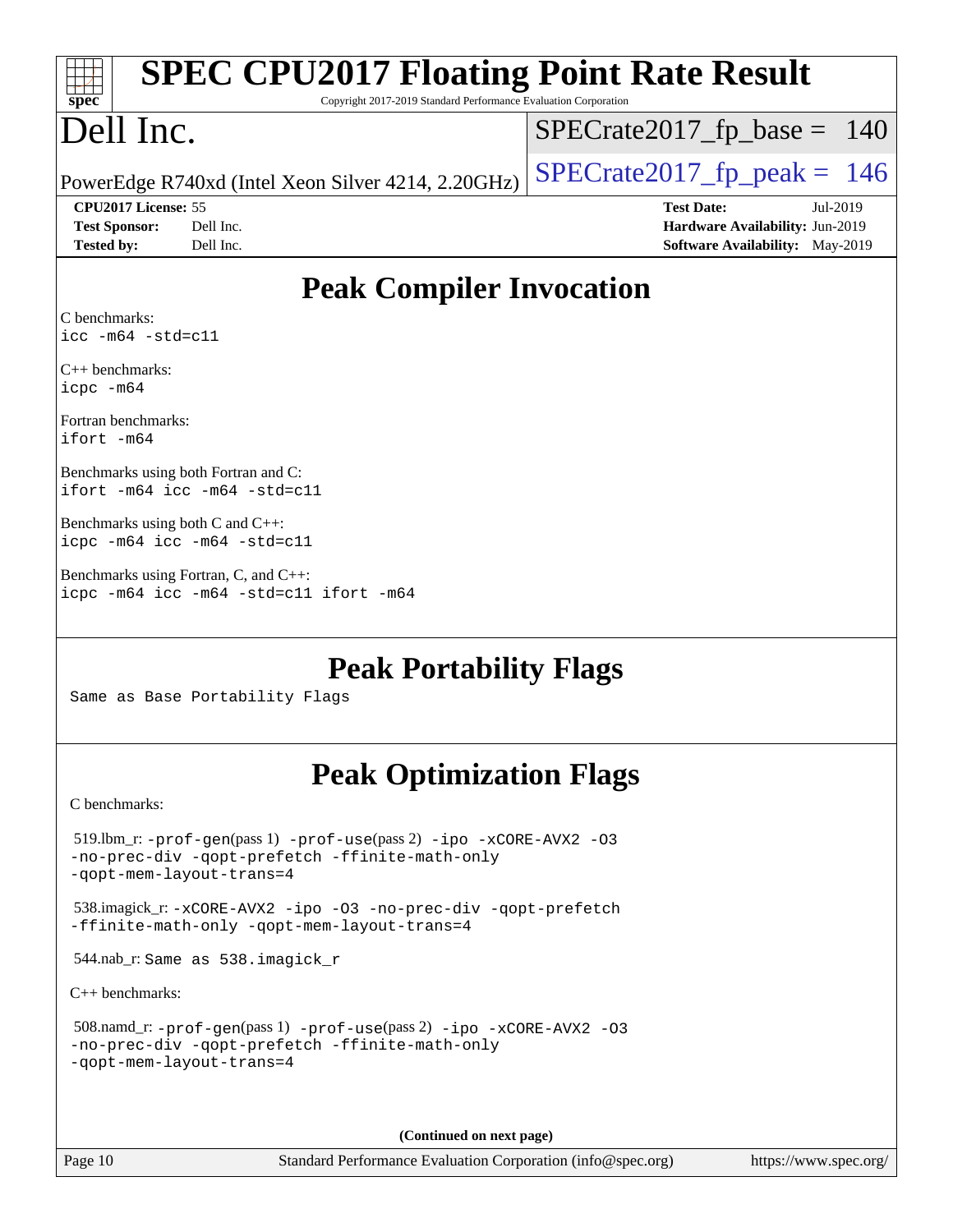|  | spec |  |  |
|--|------|--|--|

# **[SPEC CPU2017 Floating Point Rate Result](http://www.spec.org/auto/cpu2017/Docs/result-fields.html#SPECCPU2017FloatingPointRateResult)**

Copyright 2017-2019 Standard Performance Evaluation Corporation

# Dell Inc.

 $SPECTate2017_fp\_base = 140$ 

PowerEdge R740xd (Intel Xeon Silver 4214, 2.20GHz)  $\left|$  [SPECrate2017\\_fp\\_peak =](http://www.spec.org/auto/cpu2017/Docs/result-fields.html#SPECrate2017fppeak) 146

**[CPU2017 License:](http://www.spec.org/auto/cpu2017/Docs/result-fields.html#CPU2017License)** 55 **[Test Date:](http://www.spec.org/auto/cpu2017/Docs/result-fields.html#TestDate)** Jul-2019 **[Test Sponsor:](http://www.spec.org/auto/cpu2017/Docs/result-fields.html#TestSponsor)** Dell Inc. **[Hardware Availability:](http://www.spec.org/auto/cpu2017/Docs/result-fields.html#HardwareAvailability)** Jun-2019 **[Tested by:](http://www.spec.org/auto/cpu2017/Docs/result-fields.html#Testedby)** Dell Inc. **[Software Availability:](http://www.spec.org/auto/cpu2017/Docs/result-fields.html#SoftwareAvailability)** May-2019

## **[Peak Optimization Flags \(Continued\)](http://www.spec.org/auto/cpu2017/Docs/result-fields.html#PeakOptimizationFlags)**

 510.parest\_r: [-xCORE-AVX2](http://www.spec.org/cpu2017/results/res2019q3/cpu2017-20190805-16538.flags.html#user_peakCXXOPTIMIZE510_parest_r_f-xCORE-AVX2) [-ipo](http://www.spec.org/cpu2017/results/res2019q3/cpu2017-20190805-16538.flags.html#user_peakCXXOPTIMIZE510_parest_r_f-ipo) [-O3](http://www.spec.org/cpu2017/results/res2019q3/cpu2017-20190805-16538.flags.html#user_peakCXXOPTIMIZE510_parest_r_f-O3) [-no-prec-div](http://www.spec.org/cpu2017/results/res2019q3/cpu2017-20190805-16538.flags.html#user_peakCXXOPTIMIZE510_parest_r_f-no-prec-div) [-qopt-prefetch](http://www.spec.org/cpu2017/results/res2019q3/cpu2017-20190805-16538.flags.html#user_peakCXXOPTIMIZE510_parest_r_f-qopt-prefetch) [-ffinite-math-only](http://www.spec.org/cpu2017/results/res2019q3/cpu2017-20190805-16538.flags.html#user_peakCXXOPTIMIZE510_parest_r_f_finite_math_only_cb91587bd2077682c4b38af759c288ed7c732db004271a9512da14a4f8007909a5f1427ecbf1a0fb78ff2a814402c6114ac565ca162485bbcae155b5e4258871) [-qopt-mem-layout-trans=4](http://www.spec.org/cpu2017/results/res2019q3/cpu2017-20190805-16538.flags.html#user_peakCXXOPTIMIZE510_parest_r_f-qopt-mem-layout-trans_fa39e755916c150a61361b7846f310bcdf6f04e385ef281cadf3647acec3f0ae266d1a1d22d972a7087a248fd4e6ca390a3634700869573d231a252c784941a8) [Fortran benchmarks](http://www.spec.org/auto/cpu2017/Docs/result-fields.html#Fortranbenchmarks): 503.bwaves\_r: [-xCORE-AVX2](http://www.spec.org/cpu2017/results/res2019q3/cpu2017-20190805-16538.flags.html#user_peakFOPTIMIZE503_bwaves_r_f-xCORE-AVX2) [-ipo](http://www.spec.org/cpu2017/results/res2019q3/cpu2017-20190805-16538.flags.html#user_peakFOPTIMIZE503_bwaves_r_f-ipo) [-O3](http://www.spec.org/cpu2017/results/res2019q3/cpu2017-20190805-16538.flags.html#user_peakFOPTIMIZE503_bwaves_r_f-O3) [-no-prec-div](http://www.spec.org/cpu2017/results/res2019q3/cpu2017-20190805-16538.flags.html#user_peakFOPTIMIZE503_bwaves_r_f-no-prec-div) [-qopt-prefetch](http://www.spec.org/cpu2017/results/res2019q3/cpu2017-20190805-16538.flags.html#user_peakFOPTIMIZE503_bwaves_r_f-qopt-prefetch) [-ffinite-math-only](http://www.spec.org/cpu2017/results/res2019q3/cpu2017-20190805-16538.flags.html#user_peakFOPTIMIZE503_bwaves_r_f_finite_math_only_cb91587bd2077682c4b38af759c288ed7c732db004271a9512da14a4f8007909a5f1427ecbf1a0fb78ff2a814402c6114ac565ca162485bbcae155b5e4258871) [-qopt-mem-layout-trans=4](http://www.spec.org/cpu2017/results/res2019q3/cpu2017-20190805-16538.flags.html#user_peakFOPTIMIZE503_bwaves_r_f-qopt-mem-layout-trans_fa39e755916c150a61361b7846f310bcdf6f04e385ef281cadf3647acec3f0ae266d1a1d22d972a7087a248fd4e6ca390a3634700869573d231a252c784941a8) [-auto](http://www.spec.org/cpu2017/results/res2019q3/cpu2017-20190805-16538.flags.html#user_peakFOPTIMIZE503_bwaves_r_f-auto) [-nostandard-realloc-lhs](http://www.spec.org/cpu2017/results/res2019q3/cpu2017-20190805-16538.flags.html#user_peakEXTRA_FOPTIMIZE503_bwaves_r_f_2003_std_realloc_82b4557e90729c0f113870c07e44d33d6f5a304b4f63d4c15d2d0f1fab99f5daaed73bdb9275d9ae411527f28b936061aa8b9c8f2d63842963b95c9dd6426b8a) [-align array32byte](http://www.spec.org/cpu2017/results/res2019q3/cpu2017-20190805-16538.flags.html#user_peakEXTRA_FOPTIMIZE503_bwaves_r_align_array32byte_b982fe038af199962ba9a80c053b8342c548c85b40b8e86eb3cc33dee0d7986a4af373ac2d51c3f7cf710a18d62fdce2948f201cd044323541f22fc0fffc51b6) 549.fotonik3d\_r: Same as 503.bwaves\_r 554.roms\_r: [-prof-gen](http://www.spec.org/cpu2017/results/res2019q3/cpu2017-20190805-16538.flags.html#user_peakPASS1_FFLAGSPASS1_LDFLAGS554_roms_r_prof_gen_5aa4926d6013ddb2a31985c654b3eb18169fc0c6952a63635c234f711e6e63dd76e94ad52365559451ec499a2cdb89e4dc58ba4c67ef54ca681ffbe1461d6b36)(pass 1) [-prof-use](http://www.spec.org/cpu2017/results/res2019q3/cpu2017-20190805-16538.flags.html#user_peakPASS2_FFLAGSPASS2_LDFLAGS554_roms_r_prof_use_1a21ceae95f36a2b53c25747139a6c16ca95bd9def2a207b4f0849963b97e94f5260e30a0c64f4bb623698870e679ca08317ef8150905d41bd88c6f78df73f19)(pass 2) [-ipo](http://www.spec.org/cpu2017/results/res2019q3/cpu2017-20190805-16538.flags.html#user_peakPASS1_FOPTIMIZEPASS2_FOPTIMIZE554_roms_r_f-ipo) [-xCORE-AVX2](http://www.spec.org/cpu2017/results/res2019q3/cpu2017-20190805-16538.flags.html#user_peakPASS2_FOPTIMIZE554_roms_r_f-xCORE-AVX2) [-O3](http://www.spec.org/cpu2017/results/res2019q3/cpu2017-20190805-16538.flags.html#user_peakPASS1_FOPTIMIZEPASS2_FOPTIMIZE554_roms_r_f-O3) [-no-prec-div](http://www.spec.org/cpu2017/results/res2019q3/cpu2017-20190805-16538.flags.html#user_peakPASS1_FOPTIMIZEPASS2_FOPTIMIZE554_roms_r_f-no-prec-div) [-qopt-prefetch](http://www.spec.org/cpu2017/results/res2019q3/cpu2017-20190805-16538.flags.html#user_peakPASS1_FOPTIMIZEPASS2_FOPTIMIZE554_roms_r_f-qopt-prefetch) [-ffinite-math-only](http://www.spec.org/cpu2017/results/res2019q3/cpu2017-20190805-16538.flags.html#user_peakPASS1_FOPTIMIZEPASS2_FOPTIMIZE554_roms_r_f_finite_math_only_cb91587bd2077682c4b38af759c288ed7c732db004271a9512da14a4f8007909a5f1427ecbf1a0fb78ff2a814402c6114ac565ca162485bbcae155b5e4258871) [-qopt-mem-layout-trans=4](http://www.spec.org/cpu2017/results/res2019q3/cpu2017-20190805-16538.flags.html#user_peakPASS1_FOPTIMIZEPASS2_FOPTIMIZE554_roms_r_f-qopt-mem-layout-trans_fa39e755916c150a61361b7846f310bcdf6f04e385ef281cadf3647acec3f0ae266d1a1d22d972a7087a248fd4e6ca390a3634700869573d231a252c784941a8) [-auto](http://www.spec.org/cpu2017/results/res2019q3/cpu2017-20190805-16538.flags.html#user_peakPASS2_FOPTIMIZE554_roms_r_f-auto) [-nostandard-realloc-lhs](http://www.spec.org/cpu2017/results/res2019q3/cpu2017-20190805-16538.flags.html#user_peakEXTRA_FOPTIMIZE554_roms_r_f_2003_std_realloc_82b4557e90729c0f113870c07e44d33d6f5a304b4f63d4c15d2d0f1fab99f5daaed73bdb9275d9ae411527f28b936061aa8b9c8f2d63842963b95c9dd6426b8a) [-align array32byte](http://www.spec.org/cpu2017/results/res2019q3/cpu2017-20190805-16538.flags.html#user_peakEXTRA_FOPTIMIZE554_roms_r_align_array32byte_b982fe038af199962ba9a80c053b8342c548c85b40b8e86eb3cc33dee0d7986a4af373ac2d51c3f7cf710a18d62fdce2948f201cd044323541f22fc0fffc51b6) [Benchmarks using both Fortran and C](http://www.spec.org/auto/cpu2017/Docs/result-fields.html#BenchmarksusingbothFortranandC): [-prof-gen](http://www.spec.org/cpu2017/results/res2019q3/cpu2017-20190805-16538.flags.html#user_CC_FCpeak_prof_gen_5aa4926d6013ddb2a31985c654b3eb18169fc0c6952a63635c234f711e6e63dd76e94ad52365559451ec499a2cdb89e4dc58ba4c67ef54ca681ffbe1461d6b36)(pass 1) [-prof-use](http://www.spec.org/cpu2017/results/res2019q3/cpu2017-20190805-16538.flags.html#user_CC_FCpeak_prof_use_1a21ceae95f36a2b53c25747139a6c16ca95bd9def2a207b4f0849963b97e94f5260e30a0c64f4bb623698870e679ca08317ef8150905d41bd88c6f78df73f19)(pass 2) [-ipo](http://www.spec.org/cpu2017/results/res2019q3/cpu2017-20190805-16538.flags.html#user_CC_FCpeak_f-ipo) [-xCORE-AVX2](http://www.spec.org/cpu2017/results/res2019q3/cpu2017-20190805-16538.flags.html#user_CC_FCpeak_f-xCORE-AVX2) [-O3](http://www.spec.org/cpu2017/results/res2019q3/cpu2017-20190805-16538.flags.html#user_CC_FCpeak_f-O3) [-no-prec-div](http://www.spec.org/cpu2017/results/res2019q3/cpu2017-20190805-16538.flags.html#user_CC_FCpeak_f-no-prec-div) [-qopt-prefetch](http://www.spec.org/cpu2017/results/res2019q3/cpu2017-20190805-16538.flags.html#user_CC_FCpeak_f-qopt-prefetch) [-ffinite-math-only](http://www.spec.org/cpu2017/results/res2019q3/cpu2017-20190805-16538.flags.html#user_CC_FCpeak_f_finite_math_only_cb91587bd2077682c4b38af759c288ed7c732db004271a9512da14a4f8007909a5f1427ecbf1a0fb78ff2a814402c6114ac565ca162485bbcae155b5e4258871) [-qopt-mem-layout-trans=4](http://www.spec.org/cpu2017/results/res2019q3/cpu2017-20190805-16538.flags.html#user_CC_FCpeak_f-qopt-mem-layout-trans_fa39e755916c150a61361b7846f310bcdf6f04e385ef281cadf3647acec3f0ae266d1a1d22d972a7087a248fd4e6ca390a3634700869573d231a252c784941a8) [-auto](http://www.spec.org/cpu2017/results/res2019q3/cpu2017-20190805-16538.flags.html#user_CC_FCpeak_f-auto) [-nostandard-realloc-lhs](http://www.spec.org/cpu2017/results/res2019q3/cpu2017-20190805-16538.flags.html#user_CC_FCpeak_f_2003_std_realloc_82b4557e90729c0f113870c07e44d33d6f5a304b4f63d4c15d2d0f1fab99f5daaed73bdb9275d9ae411527f28b936061aa8b9c8f2d63842963b95c9dd6426b8a) [-align array32byte](http://www.spec.org/cpu2017/results/res2019q3/cpu2017-20190805-16538.flags.html#user_CC_FCpeak_align_array32byte_b982fe038af199962ba9a80c053b8342c548c85b40b8e86eb3cc33dee0d7986a4af373ac2d51c3f7cf710a18d62fdce2948f201cd044323541f22fc0fffc51b6) [Benchmarks using both C and C++](http://www.spec.org/auto/cpu2017/Docs/result-fields.html#BenchmarksusingbothCandCXX): 511.povray\_r: [-prof-gen](http://www.spec.org/cpu2017/results/res2019q3/cpu2017-20190805-16538.flags.html#user_peakPASS1_CFLAGSPASS1_CXXFLAGSPASS1_LDFLAGS511_povray_r_prof_gen_5aa4926d6013ddb2a31985c654b3eb18169fc0c6952a63635c234f711e6e63dd76e94ad52365559451ec499a2cdb89e4dc58ba4c67ef54ca681ffbe1461d6b36)(pass 1) [-prof-use](http://www.spec.org/cpu2017/results/res2019q3/cpu2017-20190805-16538.flags.html#user_peakPASS2_CFLAGSPASS2_CXXFLAGSPASS2_LDFLAGS511_povray_r_prof_use_1a21ceae95f36a2b53c25747139a6c16ca95bd9def2a207b4f0849963b97e94f5260e30a0c64f4bb623698870e679ca08317ef8150905d41bd88c6f78df73f19)(pass 2) [-ipo](http://www.spec.org/cpu2017/results/res2019q3/cpu2017-20190805-16538.flags.html#user_peakPASS1_COPTIMIZEPASS1_CXXOPTIMIZEPASS2_COPTIMIZEPASS2_CXXOPTIMIZE511_povray_r_f-ipo) [-xCORE-AVX2](http://www.spec.org/cpu2017/results/res2019q3/cpu2017-20190805-16538.flags.html#user_peakPASS2_COPTIMIZEPASS2_CXXOPTIMIZE511_povray_r_f-xCORE-AVX2) [-O3](http://www.spec.org/cpu2017/results/res2019q3/cpu2017-20190805-16538.flags.html#user_peakPASS1_COPTIMIZEPASS1_CXXOPTIMIZEPASS2_COPTIMIZEPASS2_CXXOPTIMIZE511_povray_r_f-O3) [-no-prec-div](http://www.spec.org/cpu2017/results/res2019q3/cpu2017-20190805-16538.flags.html#user_peakPASS1_COPTIMIZEPASS1_CXXOPTIMIZEPASS2_COPTIMIZEPASS2_CXXOPTIMIZE511_povray_r_f-no-prec-div) [-qopt-prefetch](http://www.spec.org/cpu2017/results/res2019q3/cpu2017-20190805-16538.flags.html#user_peakPASS1_COPTIMIZEPASS1_CXXOPTIMIZEPASS2_COPTIMIZEPASS2_CXXOPTIMIZE511_povray_r_f-qopt-prefetch) [-ffinite-math-only](http://www.spec.org/cpu2017/results/res2019q3/cpu2017-20190805-16538.flags.html#user_peakPASS1_COPTIMIZEPASS1_CXXOPTIMIZEPASS2_COPTIMIZEPASS2_CXXOPTIMIZE511_povray_r_f_finite_math_only_cb91587bd2077682c4b38af759c288ed7c732db004271a9512da14a4f8007909a5f1427ecbf1a0fb78ff2a814402c6114ac565ca162485bbcae155b5e4258871) [-qopt-mem-layout-trans=4](http://www.spec.org/cpu2017/results/res2019q3/cpu2017-20190805-16538.flags.html#user_peakPASS1_COPTIMIZEPASS1_CXXOPTIMIZEPASS2_COPTIMIZEPASS2_CXXOPTIMIZE511_povray_r_f-qopt-mem-layout-trans_fa39e755916c150a61361b7846f310bcdf6f04e385ef281cadf3647acec3f0ae266d1a1d22d972a7087a248fd4e6ca390a3634700869573d231a252c784941a8) 526.blender\_r: [-xCORE-AVX2](http://www.spec.org/cpu2017/results/res2019q3/cpu2017-20190805-16538.flags.html#user_peakCOPTIMIZECXXOPTIMIZE526_blender_r_f-xCORE-AVX2) [-ipo](http://www.spec.org/cpu2017/results/res2019q3/cpu2017-20190805-16538.flags.html#user_peakCOPTIMIZECXXOPTIMIZE526_blender_r_f-ipo) [-O3](http://www.spec.org/cpu2017/results/res2019q3/cpu2017-20190805-16538.flags.html#user_peakCOPTIMIZECXXOPTIMIZE526_blender_r_f-O3) [-no-prec-div](http://www.spec.org/cpu2017/results/res2019q3/cpu2017-20190805-16538.flags.html#user_peakCOPTIMIZECXXOPTIMIZE526_blender_r_f-no-prec-div) [-qopt-prefetch](http://www.spec.org/cpu2017/results/res2019q3/cpu2017-20190805-16538.flags.html#user_peakCOPTIMIZECXXOPTIMIZE526_blender_r_f-qopt-prefetch) [-ffinite-math-only](http://www.spec.org/cpu2017/results/res2019q3/cpu2017-20190805-16538.flags.html#user_peakCOPTIMIZECXXOPTIMIZE526_blender_r_f_finite_math_only_cb91587bd2077682c4b38af759c288ed7c732db004271a9512da14a4f8007909a5f1427ecbf1a0fb78ff2a814402c6114ac565ca162485bbcae155b5e4258871) [-qopt-mem-layout-trans=4](http://www.spec.org/cpu2017/results/res2019q3/cpu2017-20190805-16538.flags.html#user_peakCOPTIMIZECXXOPTIMIZE526_blender_r_f-qopt-mem-layout-trans_fa39e755916c150a61361b7846f310bcdf6f04e385ef281cadf3647acec3f0ae266d1a1d22d972a7087a248fd4e6ca390a3634700869573d231a252c784941a8) [Benchmarks using Fortran, C, and C++:](http://www.spec.org/auto/cpu2017/Docs/result-fields.html#BenchmarksusingFortranCandCXX) [-xCORE-AVX2](http://www.spec.org/cpu2017/results/res2019q3/cpu2017-20190805-16538.flags.html#user_CC_CXX_FCpeak_f-xCORE-AVX2) [-ipo](http://www.spec.org/cpu2017/results/res2019q3/cpu2017-20190805-16538.flags.html#user_CC_CXX_FCpeak_f-ipo) [-O3](http://www.spec.org/cpu2017/results/res2019q3/cpu2017-20190805-16538.flags.html#user_CC_CXX_FCpeak_f-O3) [-no-prec-div](http://www.spec.org/cpu2017/results/res2019q3/cpu2017-20190805-16538.flags.html#user_CC_CXX_FCpeak_f-no-prec-div) [-qopt-prefetch](http://www.spec.org/cpu2017/results/res2019q3/cpu2017-20190805-16538.flags.html#user_CC_CXX_FCpeak_f-qopt-prefetch) [-ffinite-math-only](http://www.spec.org/cpu2017/results/res2019q3/cpu2017-20190805-16538.flags.html#user_CC_CXX_FCpeak_f_finite_math_only_cb91587bd2077682c4b38af759c288ed7c732db004271a9512da14a4f8007909a5f1427ecbf1a0fb78ff2a814402c6114ac565ca162485bbcae155b5e4258871) [-qopt-mem-layout-trans=4](http://www.spec.org/cpu2017/results/res2019q3/cpu2017-20190805-16538.flags.html#user_CC_CXX_FCpeak_f-qopt-mem-layout-trans_fa39e755916c150a61361b7846f310bcdf6f04e385ef281cadf3647acec3f0ae266d1a1d22d972a7087a248fd4e6ca390a3634700869573d231a252c784941a8) [-auto](http://www.spec.org/cpu2017/results/res2019q3/cpu2017-20190805-16538.flags.html#user_CC_CXX_FCpeak_f-auto) [-nostandard-realloc-lhs](http://www.spec.org/cpu2017/results/res2019q3/cpu2017-20190805-16538.flags.html#user_CC_CXX_FCpeak_f_2003_std_realloc_82b4557e90729c0f113870c07e44d33d6f5a304b4f63d4c15d2d0f1fab99f5daaed73bdb9275d9ae411527f28b936061aa8b9c8f2d63842963b95c9dd6426b8a) [-align array32byte](http://www.spec.org/cpu2017/results/res2019q3/cpu2017-20190805-16538.flags.html#user_CC_CXX_FCpeak_align_array32byte_b982fe038af199962ba9a80c053b8342c548c85b40b8e86eb3cc33dee0d7986a4af373ac2d51c3f7cf710a18d62fdce2948f201cd044323541f22fc0fffc51b6) The flags files that were used to format this result can be browsed at <http://www.spec.org/cpu2017/flags/Intel-ic19.0u1-official-linux64.2019-07-09.html> <http://www.spec.org/cpu2017/flags/Dell-Platform-Flags-PowerEdge14G-revE3.html> You can also download the XML flags sources by saving the following links: <http://www.spec.org/cpu2017/flags/Intel-ic19.0u1-official-linux64.2019-07-09.xml> <http://www.spec.org/cpu2017/flags/Dell-Platform-Flags-PowerEdge14G-revE3.xml>